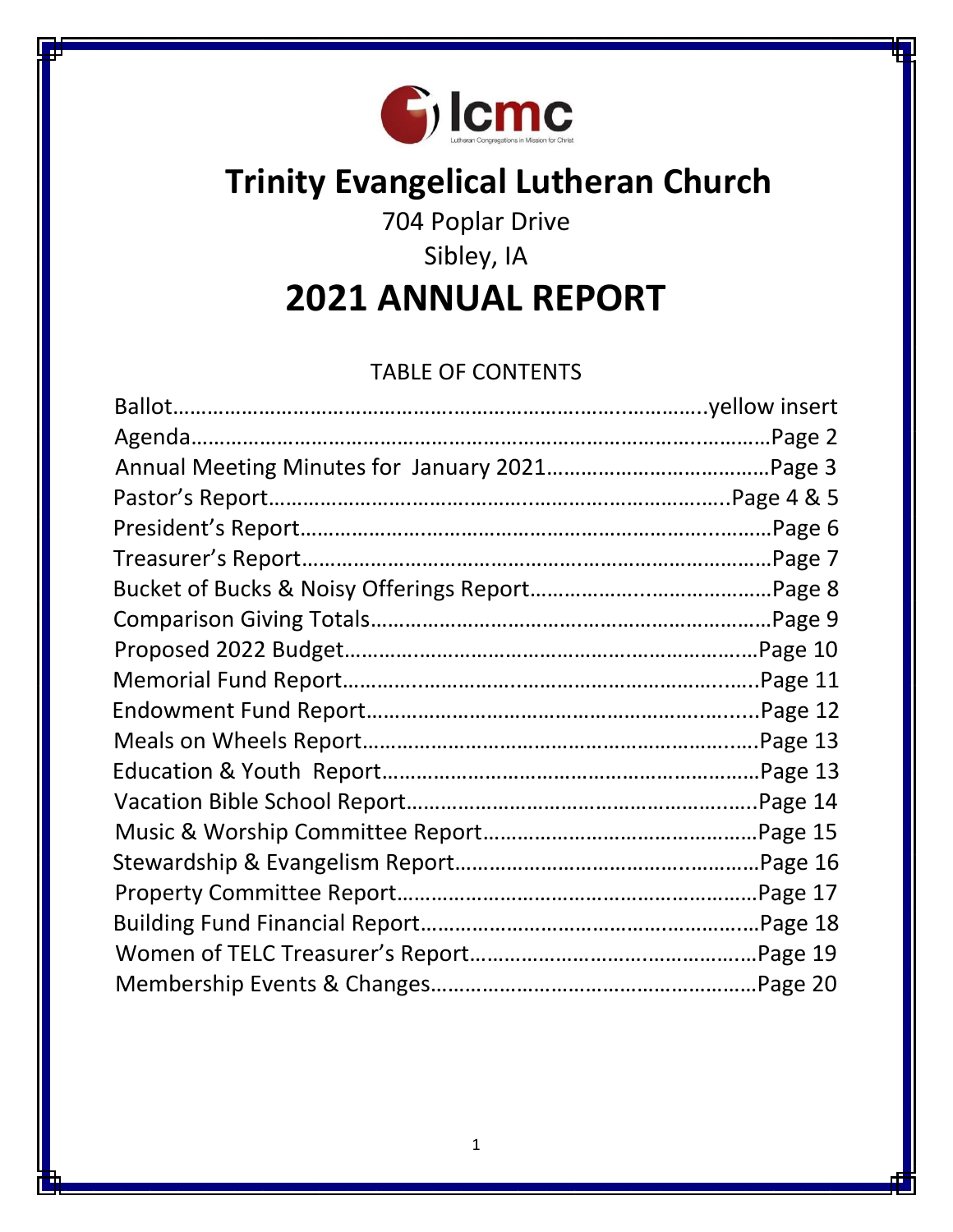# **Agenda**

- 1. Call to order
- 2. Devotions
- 3. Approval of the Minutes of the Annual Meeting of the Year 2020
- 4. Pastor's Report
- 5. Council President's Report
- 6. Treasurer's Report
- 7. Presentation of the 2021 Proposed Budget
- 8. Memorial Report
- 9. Endowment Report
- 10. Nominating Committee Report and Elections
- 11. Committee Reports:
	- a) Meals on Wheels
	- b) Sunday School, Education & Youth
	- c) Vacation Bible School
	- d) Music & Worship
	- e) Stewardship and Evangelism
	- f) Property
	- g) Building Fund
	- h) Women of TELC
- 12. Election Results
- 13. Approval of the 2021 Budget
- 14. Old Business
- 15. New Business
- 16. Closing Prayer/Benediction

# *We, the children of God, are created to share Jesus' love and saving grace through faith.*

*Mission Statement of Trinity Evangelical Lutheran Church*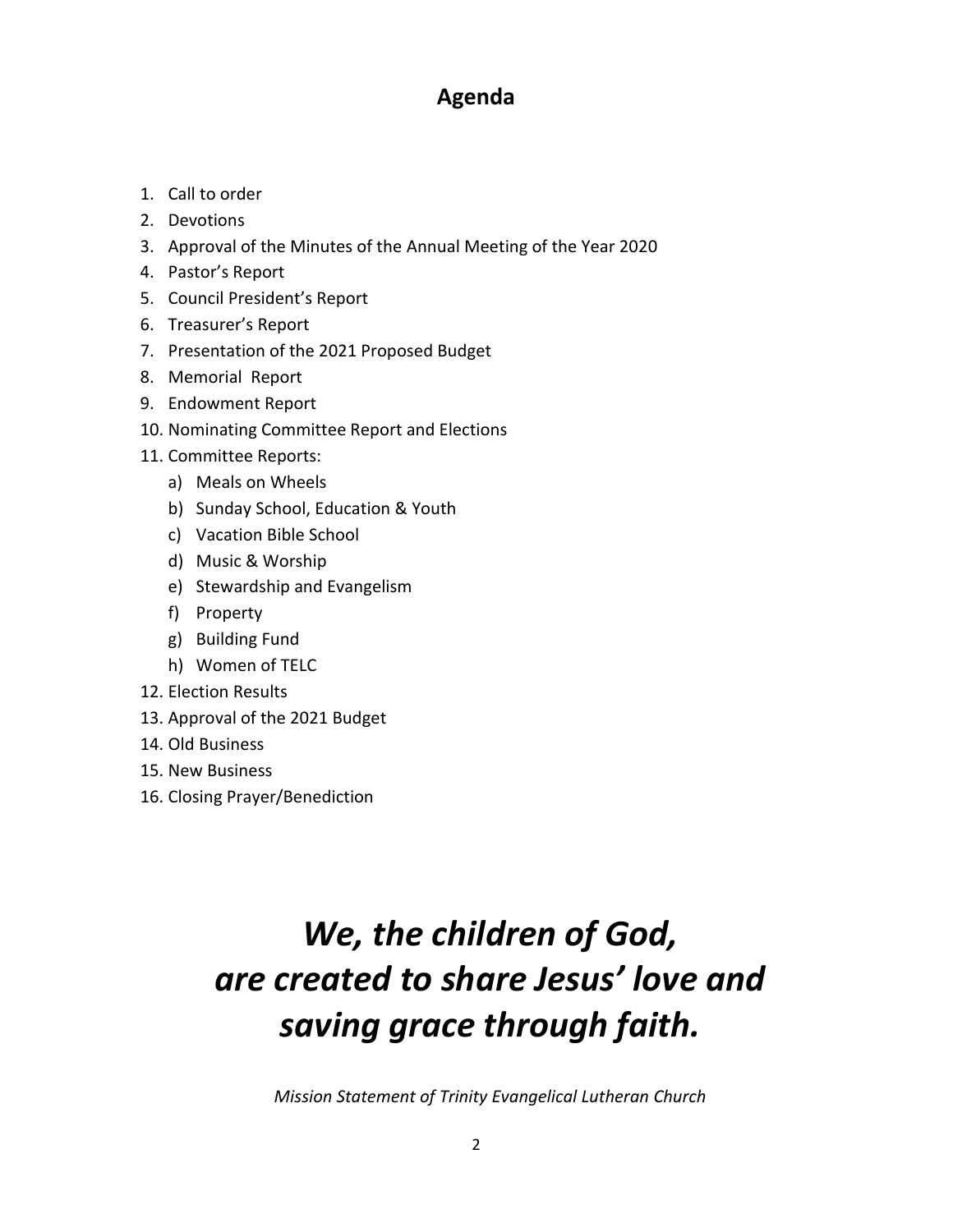### **2021 Annual Meeting Minutes**

#### Date: 1-17-21

Call to Order:Brandon Rusche called the meeting of the TELC council to order at 11:00 am.

69 congregational voting members in attendance.

Annual Meeting Minutes of 2020 were reviewed. Traci Henning made a motion to approve the minutes as recorded. Steve Rosenberg seconded the motion. Motion passed.

Pastor's Report approval, motion made by Cindy Onken, seconded by Gidget Henning, motion passed.

President's report approval, motion made by Lola Sjogren, seconded by Brian Seivert, motion passed.

Treasurer's report approval, motion made by Jeff Krahling, seconded by Traci Henning, motion passed.

#### 2021 Budget

Discussion regarding the new Pastor's salary and if required to live in the parsonage. These will be discussed in the future with the council and call committee. A motion to approve the budget for 2021 was made by Arlene Kuehl and seconded by Adam Henning. Motion passed.

Memorial Fund: Linda Fick made a motion to approve, Todd Ackerman seconded. Motion passed.

Endowment Fund: Maralee made a motion to approve, Ken Eben seconded. Motion passed.

Elections: Lola Sjogren made a motion to approve the ballot, Steve Rosenberg seconded. Motion passed.

Barb Schuster made a motion to cast ballot unanimously. Brenda Hibbing seconded. Motion passed.

Linda Fick made a motion to approve the committee reports, Brenda Rosenberg seconded. Motion passed.

New Business: Update on Building Fund

Motion to adjourn made by Todd Ackerman, seconded by Traci Henning, motion passed.

The meeting ended at 11:15 am with the Lord's Prayer.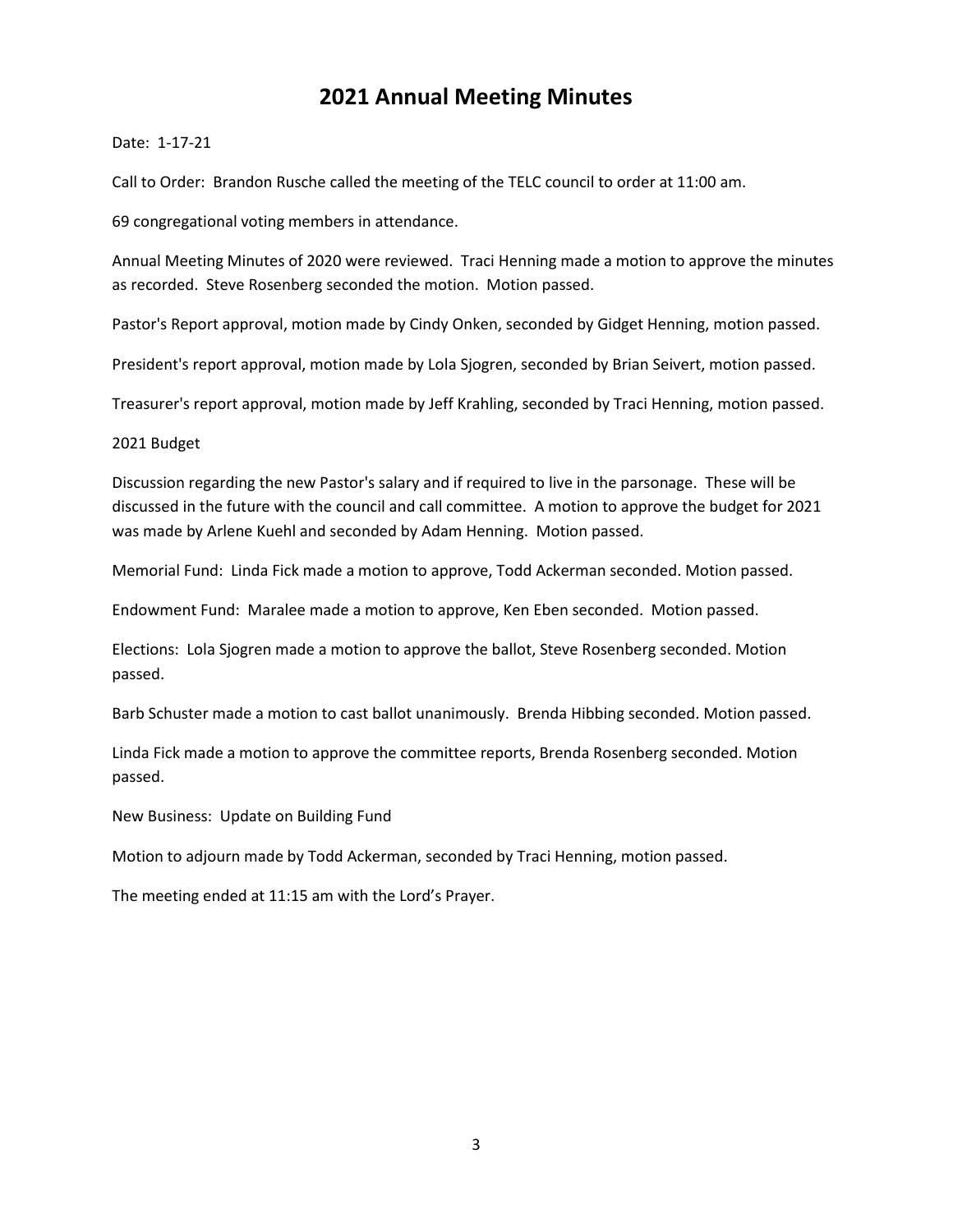### **2021 Pastor's Annual Report**

# *"Then Joshua said to the people, 'Sanctify yourselves; for tomorrow the Lord will do wonders among you.'" (Joshua 3:5)*

Last year at this time, I used the verse from Joshua 1:9, "I hereby command you: Be strong and courageous; do not be frightened or dismayed, for the Lord your God is with you wherever you go."

Joshua and the children of Israel were standing on the banks of the Jordan River, looking across at the Promised Land that they had heard about for generations. God was trying to reassure Joshua and the people that He was going to be with them in the future, no matter what happened or where their journeys took them. They were trying to envision a new future without Moses, in a new land, dealing with all the challenges ahead of them.

A year ago, we at Trinity were not sure where God was leading us or what the future would hold. But we had the assurance that God would be with us and that we did not need to be afraid.

Much has happened in this last year! Nationally, we have had to deal with the transition to a new leadership, with a new president and a different political party. We had to get used to the "new normal" with school, work, church, and business taking Covid-19 into consideration. And we have had to negotiate ups and downs in the economy along with upheavals and turmoil in our society.

Within our congregation, we had our own transition of leadership. The congregation voted to call me as the new pastor, and we moved into the parsonage in August. There have been many of the normal challenges of congregational life. We had five of our young people confirmed, a baptism, a couple of weddings, and several funerals. We have enjoyed seeing Sunday attendance slowly increasing and Sunday school starting back up. Just recently, we joyfully announced that the congregation was able to pay off the loan at the bank! That has been an issue that has challenged the congregation for years! Now, we can turn our attention to paying off the member loans and becoming debt free!

I have been getting acquainted with many of the members and talking with them about the prospects for the future. After dealing with all the national and local challenges for the last couple of years, where do we want to turn our attention for the future? What is God calling us to? It seems that most of our energy and resources in the last few years has been expended just keeping our head above water! We have been struggling to cope with the everyday issues within the church, and within our culture.

But now it is time to broaden our vision. God has so much more in store for us! He has a bigger agenda for us, beyond simple survival! I believe that God has been preparing Trinity to step out in new and exciting adventures! That is what this verse in Joshua 3 is all about.

The people of Israel are now ready to cross over the Jordan into the Promised Land! They are no longer dreaming about it or talking about it. Now they are going to do it! And Joshua wants to prepare them for this big moment. "Sanctify yourselves; for tomorrow the Lord will do wonders among you!"

I think that we are standing on the verge of the next big adventure that God has in store for the people of Trinity Evangelical Lutheran Church of Sibley! What is that going to look like? Who knows! When we trust God to guide us and follow His direction, we will see wonders happen among us!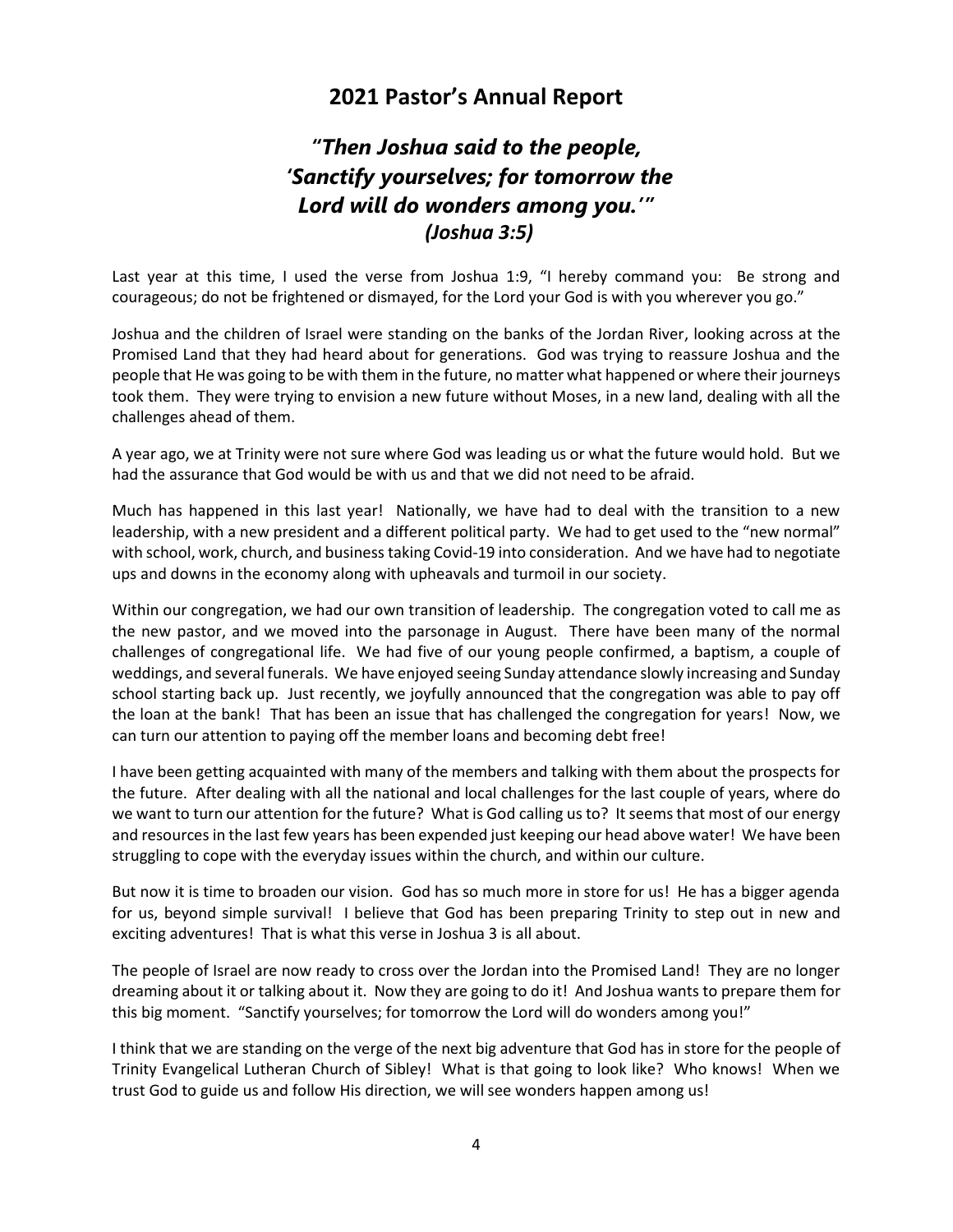#### **Pastor's Annual Report Continued**

For Joshua and the Israelites, they had no way of knowing what the future was going to hold. They just knew that they needed to trust God and follow where He would lead them. And to their surprise, they watched the walls of Jericho crumble! They watched God clear the path and open up all kinds of new opportunities for them! God was at work making a way for them into the future. They just needed to be obedient and faithfully follow where He was leading.

So what does that mean for us? Joshua's advice to the people of His time was to "Sanctify yourselves; for tomorrow the Lord will do wonders among you." He was calling the people to turn their attention to God and focus on their relationship with Him.

There are spiritual activities that we can cultivate that will deepen and strengthen our relationship with God. Prayer, worship, Bible study, talking to and listening to God on a daily basis can all help to grow our relationship with Him.

God was not calling on the Israelites to conquer the Promised Land on their own. He was calling them to draw near to Him and trust Him as He performed the miracles. They just needed to be faithful and obedient. God would take care of the rest!

That is what Joshua is talking about as he calls the people to, "Sanctify yourselves!" Turn your attention to God. Focus on Him, trust Him, follow Him, rely on Him, and watch what He is about to accomplish among you!

I believe that is our call for this coming year. Focus on drawing near to God. He is about to do wonders among you! Here at Trinity, around us in Sibley, and extending out into the world, God is at work. Focus on Him, follow Him, trust Him, and watch what He is about to accomplish! We have much to look forward to!

*Pastor Tim Nappe*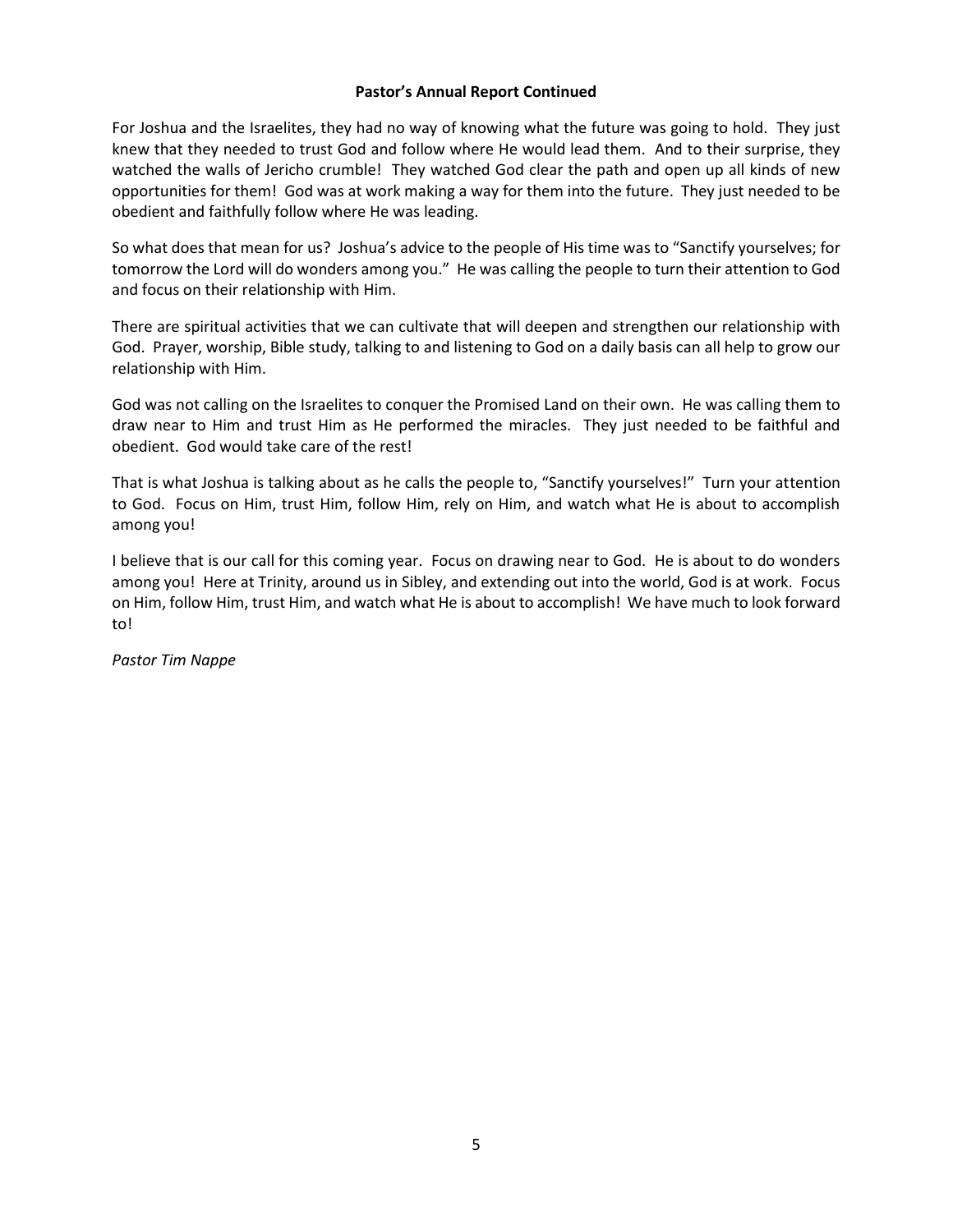# **2021 President's Annual Report**

#### Dear Members of TELC

It has been a privilege to serve as the council president of TELC. I would like to thank all of council members that I have served with over my last 2 years on council. All off your hard work is appreciated.

I would like to thank everyone who has volunteered in any capacity throughout the past year at Trinity. Many of the projects and events at the church would not be possible without your willingness to jump in and serve.

We have had some exciting things happen this year at TELC. In April, the call committee interviewed several candidates. After the interviews, they recommended that the congregation place a call to Pastor Nappe who was working as our interim pastor. The congregation had a special meeting on May 16<sup>th</sup> and voted to officially call Pastor Nappe as the new pastor of TELC. Pastor Nappe was installed by Pastor Stephen Anenson from the Iowa district of the LCMC on Sunday June 6<sup>th</sup>.

In November, TELC was able to pay off the bank portion of its building fund loan. I would like to thank everyone that helped make this happen. TELC still has \$200K worth of member loans yet to pay but I know that with this congregation's generosity it will not be long before this building project is paid off in full.

#### **Respectfully Submitted by**

#### **Brandon J Rusche**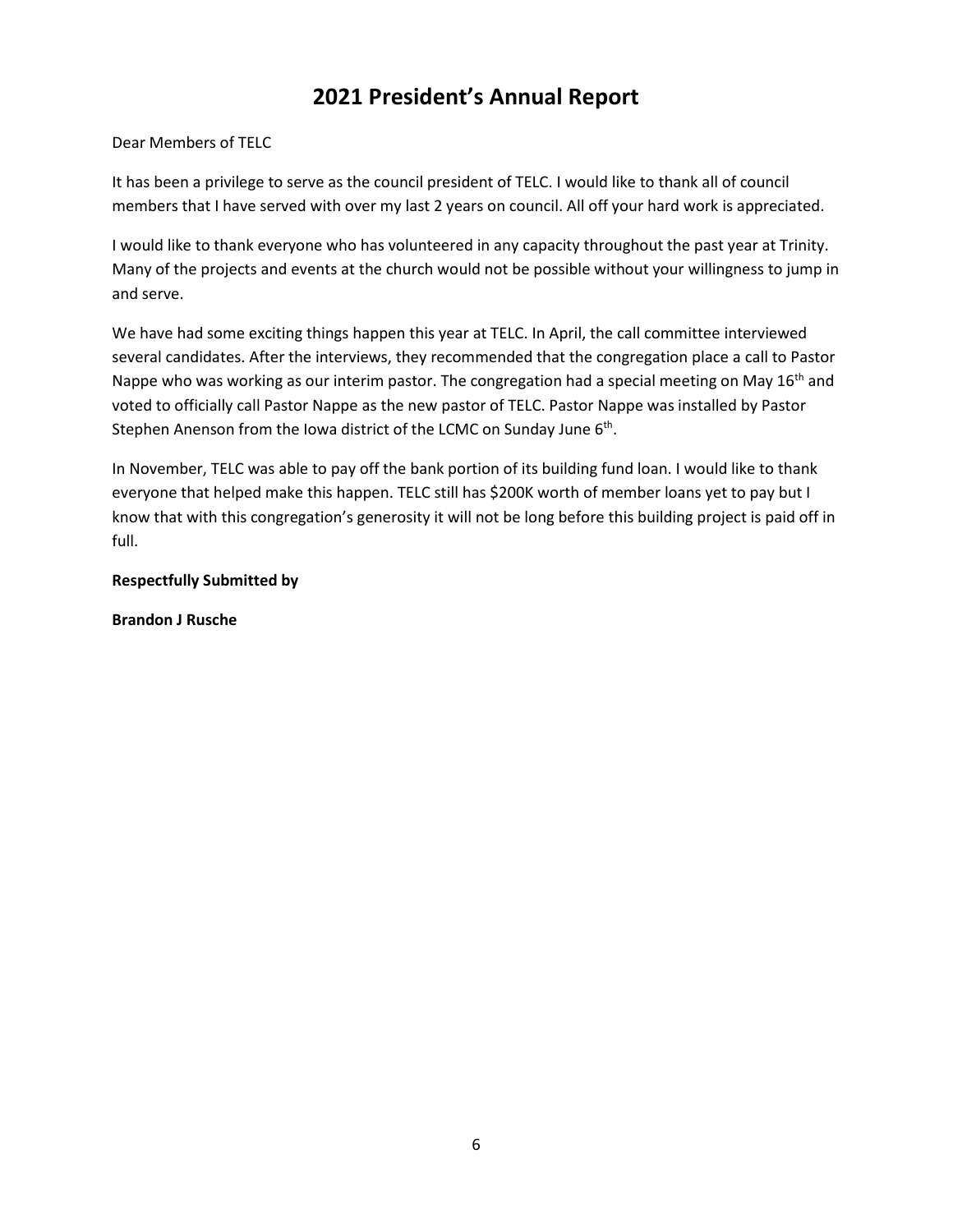# **2021 Treasurer's Annual Report**

| General Offerings ** includes a \$30,000 Christmas Donation - Council will |         |            |
|----------------------------------------------------------------------------|---------|------------|
| decide at the meeting on January 14 how to use the donation                | \$      | 178,922.16 |
| <b>Building Fund Offerings</b>                                             | \$      | 149,922.16 |
| Reaching the Unreached Mission Support                                     | \$      | 6,000.00   |
|                                                                            |         |            |
| <b>Checking Accounts Balances as of December 31, 2021</b>                  |         |            |
| <b>General Account</b>                                                     | \$      | 82,312.76  |
| <b>Sunday School</b>                                                       | \$      | 1,341.82   |
| <b>Building Fund</b>                                                       | \$      | 28,726.62  |
|                                                                            |         |            |
| <b>Savings Accounts Balances as of December 31, 2021</b>                   |         |            |
| Parsonage                                                                  | \$      | 108.56     |
| Furnace                                                                    | \$      | 8,269.22   |
| Parking Lot                                                                | \$      | 280.00     |
| <b>SE Entry</b>                                                            | \$      | 9,038.95   |
| Maintenance (Fred & Ada Folkers Endowment)                                 | \$      | 1,377.34   |
| Emergency                                                                  | \$      | 13,880.00  |
| <b>Security System</b>                                                     | \$      | 365.00     |
| T-shirts                                                                   | \$      | 282.15     |
|                                                                            |         |            |
| <b>Lenten Offerings</b>                                                    |         |            |
| <b>Building Fund</b>                                                       | \$      | 726.00     |
| <b>Community Projects</b>                                                  | \$      | 726.00     |
|                                                                            |         |            |
| <b>Bucket of Bucks</b>                                                     | \$      | 417.48     |
| <b>Noisy Offerings</b>                                                     | $\zeta$ | 958.71     |
| *see Page 7 for more specific details                                      |         |            |
|                                                                            |         |            |
|                                                                            |         |            |
|                                                                            |         |            |
| Tail Gate Meal - Okoboji Summer Bible Camp Scholarships                    | \$      | 576.00     |
|                                                                            |         |            |
|                                                                            |         |            |
|                                                                            |         |            |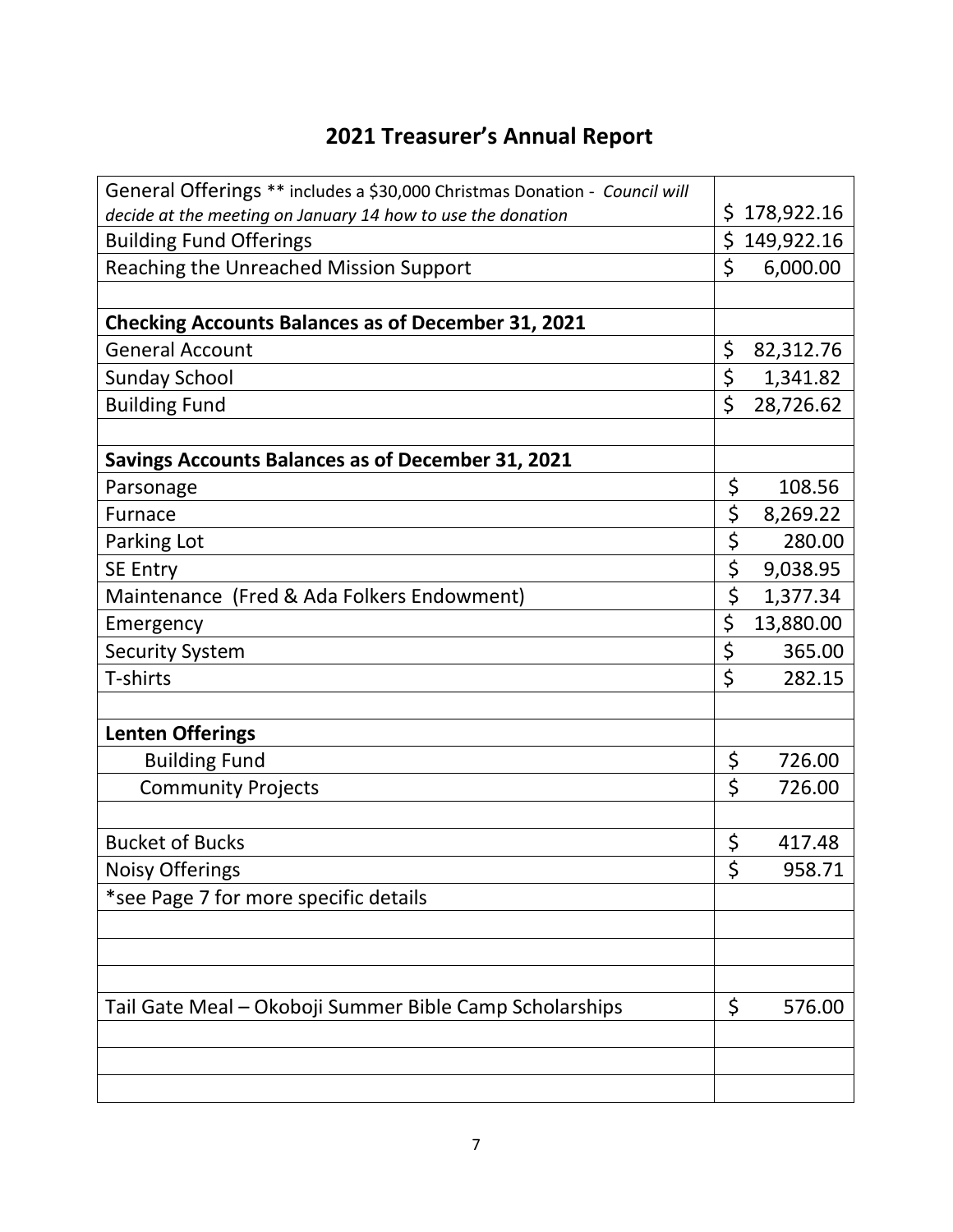## **2021 Bucket of Bucks and Noisy Offerings Annual Report**

### **BUCKET OF BUCKS – first Sunday of the Month - \$417.48**

ATLAS of Osceola County: \$417.48

### **NOISY OFFERINGS - \$958.71**

(January) Hope Haven: \$56.40 (February) Sibley EMT: \$55.07 (March)Camp Scholarships: \$145.90 (April) Sibley Library Youth Programs: \$81.34 (May) Veteran's Honor Flight: \$120.00 (June) OCMA Backpack Program: \$84.13 (July) Bless You Inc.: \$91.56 (August) Sunday School: \$90.27 (September) Bright Beginnings Daycare: \$55.72 (October) Sibley Fire Department: \$78.97 (November) Youth Group Adopt a Family for Christmas: \$82.40 (December) Head Start Book Club: \$26.95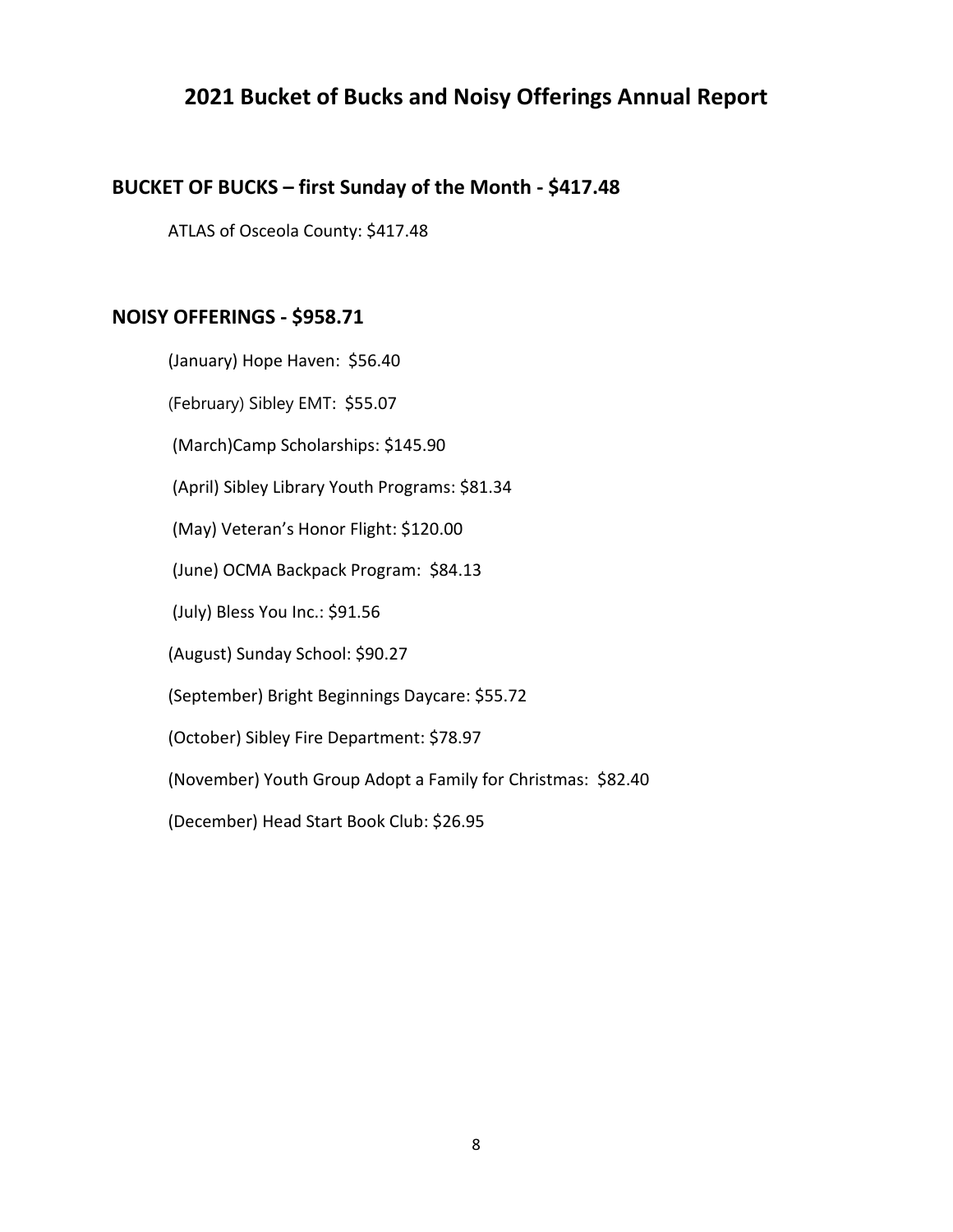# **TELC ALL FUNDS GIVING TOTAL COMPARISONS**

| Amount              | 2019           | 2020           | 2021           | 2022 |
|---------------------|----------------|----------------|----------------|------|
| \$0.00              | 48             | 72             | 57             |      |
| \$1-\$50            | $\overline{7}$ | $\mathbf{3}$   | 5              |      |
| \$51-\$100          | $\overline{7}$ | $\mathbf{3}$   | 4              |      |
| \$101-\$200         | 8              | 8              | 4              |      |
| \$201-\$500         | 14             | 10             | 12             |      |
| \$501-\$1,000       | 14             | 10             | 11             |      |
| \$1,001-\$2,000     | 14             | 11             | 14             |      |
| \$2,001-\$3,000     | 10             | 9              | 11             |      |
| \$3,001-\$4,000     | 5              | 9              | 3              |      |
| \$4,001-\$5000      | 6              | 5              | 8              |      |
| \$5,001-\$6,000     | 5              | $\overline{2}$ | 4              |      |
| \$6,001-\$7,000     | $\overline{2}$ | 3              | 3              |      |
| \$7,001-\$8,000     | $\overline{2}$ | $\mathbf 1$    |                |      |
| \$8,001-\$10,000    | $\overline{2}$ | $\mathbf 1$    | $\mathbf{1}$   |      |
| \$10,001-\$11,000   | $\mathbf 1$    |                | $\mathbf 1$    |      |
| \$11,001-\$15,000   | $\mathbf 1$    | $\mathbf 1$    | $\overline{2}$ |      |
| \$15,001-\$16,000   | $\mathbf 1$    | $\mathbf 1$    |                |      |
| \$16,001-\$17,000   | $\mathbf 1$    |                |                |      |
| \$17,001-\$20,000   |                | $\overline{2}$ |                |      |
| \$20,001-\$23,000   | $\mathbf{1}$   |                | $\overline{2}$ |      |
| \$23,001-\$26,000   |                |                |                |      |
| \$26,001 - \$30,000 |                |                |                |      |
| \$30,001 - \$35,000 |                |                | $\mathbf 1$    |      |
| \$35,001 - \$40,000 |                | $\mathbf 1$    |                |      |
| \$40,001-\$50,000   |                |                |                |      |
| \$50,001-\$65,500   |                | $\mathbf 1$    | $\mathbf 1$    |      |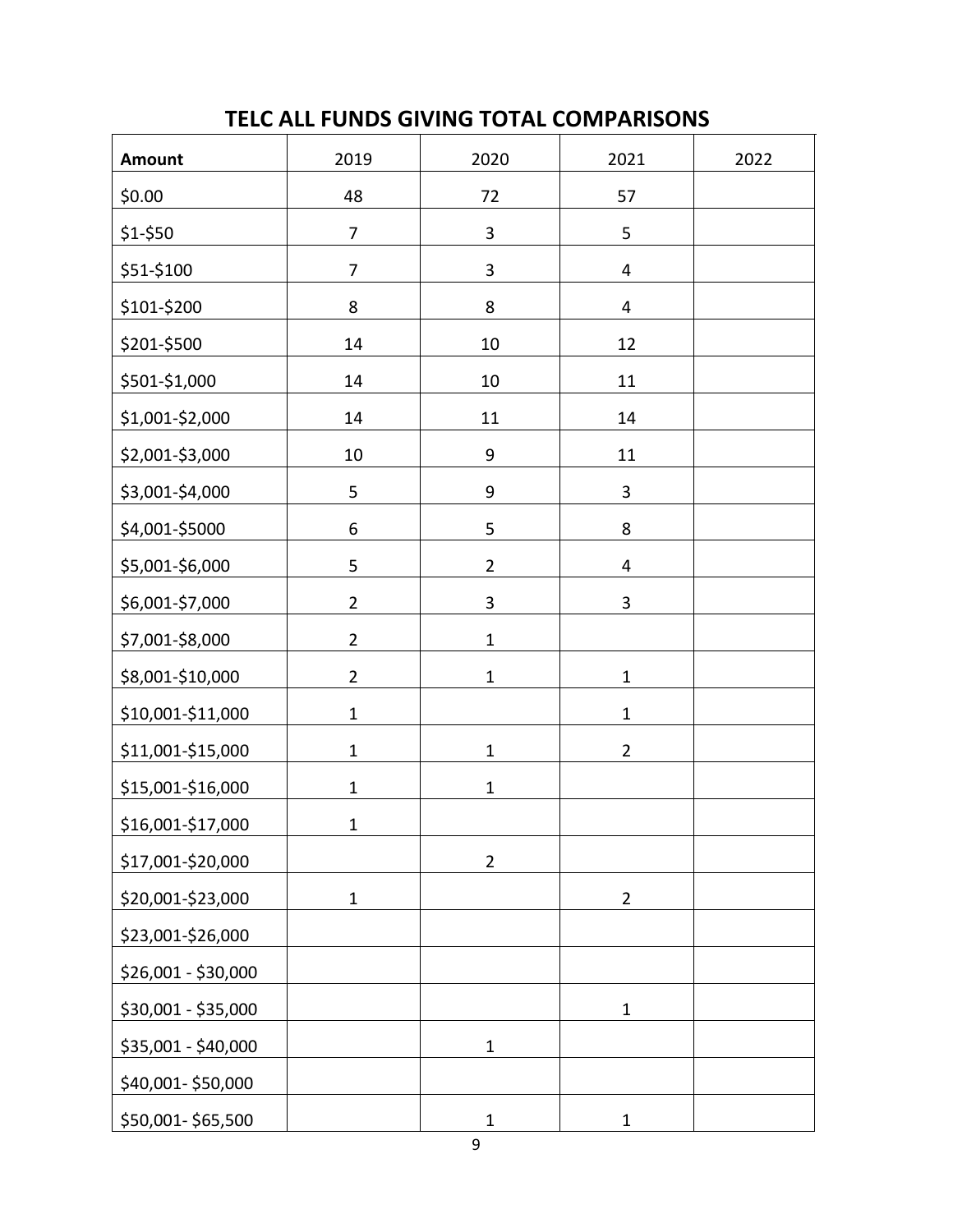### **PROPOSED 2022 BUDGET**

 $\overline{\phantom{a}}$ 

 $\overline{\phantom{a}}$ 

| <b>BUDGETS</b>                                                                        | Actual 2019    | Budget 2020      |     | Actual 2020 | Budget 2021     | Actual 2021    | Proposed 2022  |
|---------------------------------------------------------------------------------------|----------------|------------------|-----|-------------|-----------------|----------------|----------------|
| 6000 Pastor's Salary                                                                  | \$54,177.00    | \$42,189.00      | \$  | 18,750.72   | \$65,000.00     | \$33,250.00    | \$42,961.22    |
| 6010 Pastor's Social Security Offset                                                  | \$<br>5,388.00 | \$4,196.00       | \$  | 1,864.80    |                 | \$2,543.66     | \$3,558.78     |
| 6020 Interim Pastor                                                                   |                |                  | \$  | 14,000.00   |                 | \$15,750.00    |                |
| 6030 Auto Allowance                                                                   | \$<br>2,792.57 | \$<br>2,800.00   | \$  | 205.12      |                 |                | \$3,000.00     |
| 6060 Pastor's Continuing Education                                                    | \$<br>750.00   | \$<br>750.00     | \$  |             |                 |                |                |
| 6070 Pastor's Professional Expenses                                                   | \$<br>600.86   | \$<br>600.00     | \$  | 376.81      |                 |                |                |
| 6100 Pastor's Pension & Health                                                        | \$34,709.18    | \$31,174.00      | \$  | 15,432.91   |                 |                | \$15,000.00    |
| 6120 Cell Phone Allowance                                                             | \$<br>480.00   | \$<br>480.00     | \$  | 240.00      |                 | \$<br>280.00   | \$<br>480.00   |
| 6130 Secretarial Staff                                                                | \$10,281.16    | \$12,300.00      | \$  | 12,285.00   | \$15,000.00     | \$15,000.00    | \$16,000.00    |
| 6160 Custodian Staff                                                                  | \$15,285.92    | \$15,286.00      | \$  | 15,286.08   | \$15,286.00     | \$15,286.08    | \$15,286.00    |
| 6170 Accounting                                                                       | \$<br>2,240.00 |                  | 0   |             |                 |                |                |
| 6200 Payroll Expenses                                                                 | \$<br>2,230.27 | \$<br>2,500.00   | \$  | 2,300.45    | 2,500.00<br>\$. | \$<br>2,316.89 | \$2,600.00     |
| <b>Total Payroll Expenses</b>                                                         | \$126,214.96   | \$111,795.00     | \$  | 80,501.89   | \$97,786.00     | \$84,426.63    | \$98,886.00    |
| <b>OPERATING</b>                                                                      |                |                  |     |             |                 |                |                |
| 6210 Supply Pastors, Speaker/Facilitator                                              |                | \$<br>200.00     | \$  | 150.00      | \$<br>2,000.00  | \$<br>1,716.64 | \$2,000.00     |
| 6230 Adult Education                                                                  | \$<br>207.00   | \$<br>200.00     | \$  | 206.23      | \$<br>250.00    | \$<br>89.14    | \$<br>500.00   |
| 6240 Mission - Reaching the Unreached                                                 | \$<br>3,857.12 | \$<br>4,000.00   | \$  | 3,124.04    | \$<br>6,000.00  | \$<br>6,000.00 | \$6,000.00     |
| 6250 Bank Fees                                                                        | \$<br>107.00   | \$<br>50.00      | 0   |             | \$<br>150.00    |                | \$<br>150.00   |
| 6260 Building and Grounds                                                             | \$<br>2,133.75 | \$<br>4,000.00   | \$  | 6,839.21    | \$<br>4,000.00  | \$<br>8,102.93 | \$5,000.00     |
| 6270 Snow Removal                                                                     | \$<br>3,445.00 | \$<br>4,000.00   | \$  | 2,550.00    | \$<br>4,000.00  | \$<br>3,000.00 | \$4,000.00     |
| 6300 Choir Director                                                                   | \$<br>200.00   | \$<br>200.00     | \$  | 200.00      | \$<br>200.00    | \$<br>200.00   | \$<br>200.00   |
| 6310 Accompanist                                                                      | \$<br>200.00   | \$<br>200.00     | \$  | 200.00      | \$<br>200.00    | \$<br>200.00   | \$<br>200.00   |
| 6330 Confirmation/1st Comm. Ministry                                                  | \$<br>101.68   | \$<br>200.00     | \$  | 86.08       | \$<br>200.00    | \$<br>460.02   | \$<br>200.00   |
| 6360 Copier/Printer Expense                                                           | \$<br>2,963.53 | \$<br>3,000.00   | \$  | 2,970.73    | \$<br>3000.00   | \$<br>2,988.93 | \$3,000.00     |
| 6400 Evangelism                                                                       | \$<br>230.49   | \$<br>200.00     | \$  | 316.92      | \$<br>200.00    | \$<br>376.64   | \$<br>400.00   |
| 6440 Fellowship                                                                       |                |                  |     |             |                 | \$<br>119.46   | \$<br>100.00   |
| 6460 Fuel - natural gas                                                               | \$<br>7,305.74 | \$<br>9,000.00   | \$  | 6,225.79    | \$<br>9,000.00  | \$<br>8791.27  | \$9,000.00     |
| 6500 Property Insurance                                                               | \$<br>7,895.00 | \$<br>8,000.00   | \$  | 8,148.00    | \$<br>8,400.00  | \$<br>8,455.00 | \$8,700.00     |
| 6560 Janitorial Supplies                                                              | \$<br>462.93   | \$<br>500.00     | \$  | 456.89      | \$<br>800.00    | \$<br>1,281.43 | \$<br>800.00   |
| 6600 Light & Power City                                                               | \$<br>7,936.40 | \$7,500.00       | \$  | 7,439.44    | \$<br>7,500.00  | \$<br>8,791.27 | \$8,500.00     |
| 6600 Miscellaneous                                                                    | \$<br>90.84    | \$<br>100.00     | \$  | 13.56       | \$<br>100.00    | \$<br>1,879.59 | \$<br>500.00   |
| 6730 Music- Adult Choir                                                               | \$<br>250.00   | \$<br>250.00     |     | 0           | \$<br>250.00    | \$<br>90.78    | \$<br>500.00   |
| 6750 Music Maintenance and Repairs                                                    | \$<br>110.00   | \$<br>650.00     | \$  | 250.00      | \$<br>300.00    | \$<br>389.00   | \$<br>400.00   |
| 6800 Offering Envelopes                                                               | \$<br>384.61   | \$<br>400.00     | \$  | 374.35      | \$<br>400.00    | \$<br>416.37   | \$<br>450.00   |
| 6830 Office Supplies - QuickBooks,<br>Microsoft, checks, envelopes, antivirus, paper, | \$<br>1,250.88 | 1,500.00<br>\$   | \$  | 1,974.38    | 1,500.00<br>\$. | 1,752.05<br>\$ | \$1,600.00     |
| 6860 Organist Salary                                                                  | \$<br>1,525.00 | \$<br>1,550.00   | \$  | 1,350.00    | 1,550.00<br>\$. | \$<br>1,600.00 | \$1,700.00     |
| 6900 OCMA                                                                             | \$<br>40.00    | \$<br>50.00      | \$  | 50.00       | \$<br>50.00     | \$<br>50.00    | \$<br>50.00    |
| 6930 Parsonage Utilities                                                              | \$<br>4,100.19 | \$<br>4,000.00   | \$  | 3,260.11    | \$<br>4,000.00  | \$<br>2,302.84 | 4,000.00<br>\$ |
| 6960 Parsonage Repairs                                                                | \$<br>1,154.40 | \$<br>500.00     | \$  | 3,764.49    | \$<br>500.00    | \$<br>6,413.25 | \$2,000.00     |
| 7000 Postage & Supplies                                                               | \$<br>101.63   | \$<br>120.00     | \$  | 296.90      | \$<br>250.00    | \$<br>484.71   | \$<br>600.00   |
| 7120 Technology - Realm & Website                                                     | \$<br>1,167.69 | \$<br>1,100.00   | \$  | 1,016.12    | 1,100.00<br>\$  | \$<br>1,005.80 | \$1,100.00     |
| 7160 Telephone and Internet                                                           | \$<br>1,930.95 | \$<br>2,200.00   | \$  | 2,228.20    | \$<br>2,100.00  | \$<br>2,472.84 | \$2,500.00     |
| 7200 Connections                                                                      | \$<br>269.28   | \$<br>90.00      | 0   |             | \$<br>120.00    |                |                |
| 7260 LCMC Annual Gathering                                                            |                |                  |     |             |                 | \$<br>460.00   | \$<br>500.00   |
| 7300 Worship Materials                                                                | \$<br>403.78   | \$<br>700.00     | \$  | 808.29      | \$<br>700.00    | \$<br>770.60   | \$<br>800.00   |
| 9999 Call Committee                                                                   |                |                  |     |             | \$<br>1,000.00  |                |                |
| <b>Total Operating Expenses</b>                                                       | \$50,264.32    | \$.<br>54,360.00 | \$  | 54,299.81   | \$59,820.00     | \$68,321.05    | \$65,450.00    |
| <b>Total Payroll Expenses</b>                                                         | \$126,214.96   | \$111,795.00     | \$. | 80,501.89   | \$97,786.00     | \$84,426.63    | \$98,886.00    |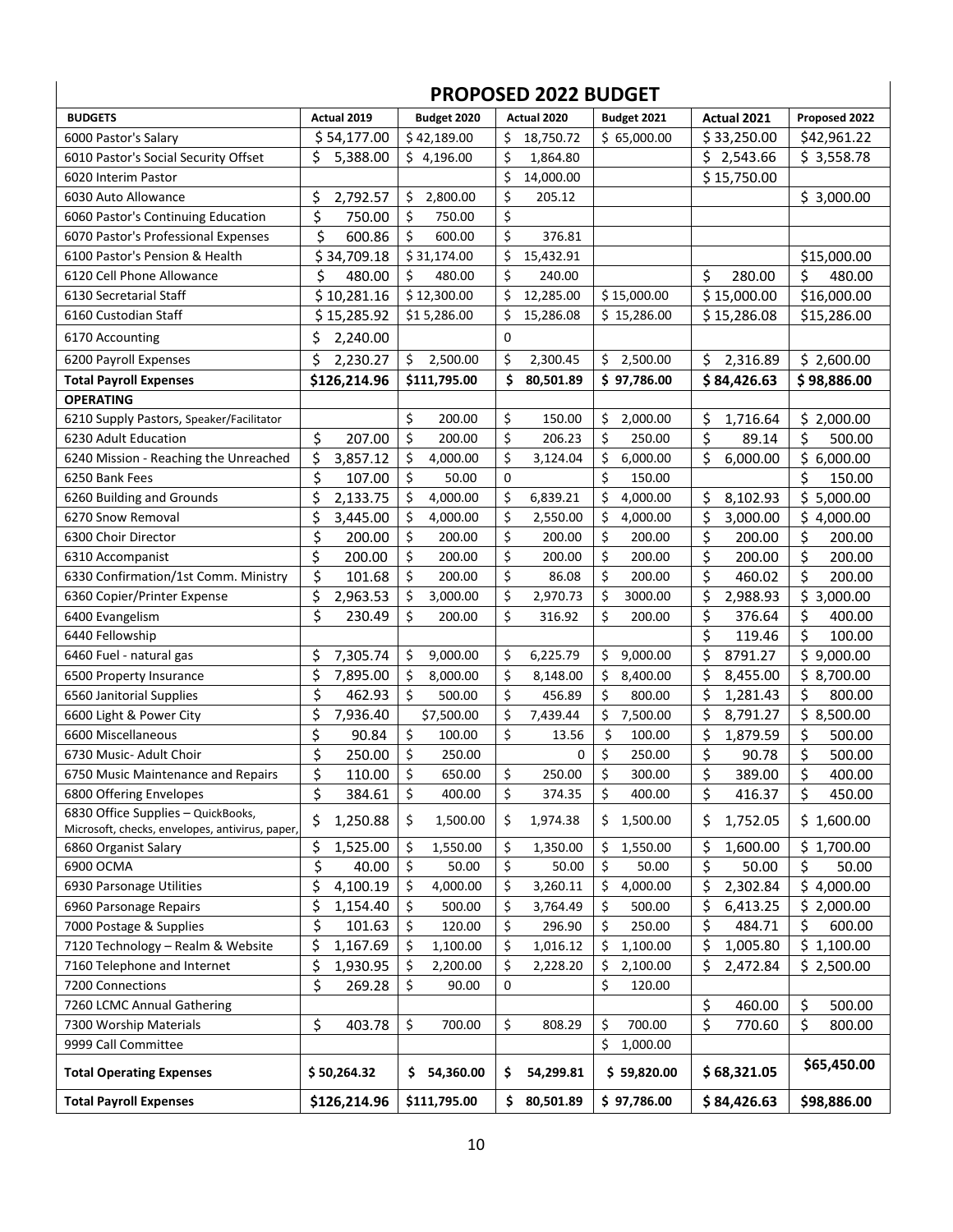# **2021 Memorial Fund Annual Report**

| <b>Opening Cash</b>                 | \$              |              | 5,290.62     |              | <b>Designated Memorials</b> |              |                |              |
|-------------------------------------|-----------------|--------------|--------------|--------------|-----------------------------|--------------|----------------|--------------|
| <b>Total Income</b>                 | \$              |              | 20,935.26    |              | Playground Equipment        |              | \$<br>580.22   |              |
| <b>Total Expenditures</b>           | \$              |              | 16,068.53    | Youth        |                             | \$<br>7.50   |                |              |
| <b>Ending Balance</b>               | \$              |              | 10,157.35    |              | Sound                       |              | \$<br>2,373.84 |              |
|                                     |                 |              |              |              | <b>TELC Choir</b>           |              | \$<br>1,186.92 |              |
| Income                              |                 |              |              |              | <b>Bell Tower</b>           |              | \$<br>60.00    |              |
| Fred Folkers (Endow)                | \$              |              | 15,376.65    |              | Hymnals                     |              | \$<br>98.17    |              |
| <b>Memorial Accounts</b>            |                 |              | 0            |              | <b>Total Designated</b>     |              | \$<br>4,306.65 |              |
| Thrivent                            |                 |              | $\mathbf 0$  |              |                             |              |                |              |
| <b>Building Fund</b>                |                 |              | 0            |              | <b>Total Undesignated</b>   |              | \$<br>183.72   |              |
| CD Cashed/Memorial                  | \$              |              | 5,558.61     |              |                             |              |                |              |
| <b>Total Income</b>                 | \$              |              | 20,935.26    |              | <b>TOTAL MEMORIALS</b>      |              | \$<br>4,490.37 |              |
| <b>Expenditures</b>                 |                 |              |              |              |                             |              |                |              |
| <b>TELC Maintenance</b>             | \$              |              | 1,153.24     |              |                             |              |                |              |
| <b>TELC Endowment</b>               | \$              |              | 2,690.92     |              | <b>Good Samaritan Fund</b>  |              |                |              |
| CD Purchase (Folkers)               |                 |              | 0            |              | <b>Beginning Balance</b>    |              | \$             | 504.70       |
| Scholarships*                       | \$<br>11,424.12 |              |              | Income       |                             |              | 0              |              |
| Undesignated Memorials**            | \$              | 800.25       |              | Expenditures |                             |              | $\Omega$       |              |
| <b>Total Expenditures</b>           | \$              | 16,068.53    |              |              | <b>Ending Balance</b>       |              | \$             | 504.70       |
| <b>Submitted by: Sharon Gradert</b> |                 |              |              |              |                             |              |                |              |
| <b>Total Budget</b>                 |                 | \$176,479.28 | \$166,155.00 |              | \$134,801.70                | \$157,606.00 | \$152,747.68   | \$164,336.00 |

\* On behalf of the Fred & Ada Folkers Estate, scholarships for \$3808 each were awarded to 3 seminary students working on requirements to become pastors of LCMC congregations.

\*\* The Dick Grave Memorial (\$800) was used to purchase a new 12' artificial Christmas tree for the sanctuary, as well as new decorations. Our church will enjoy this tree for many years.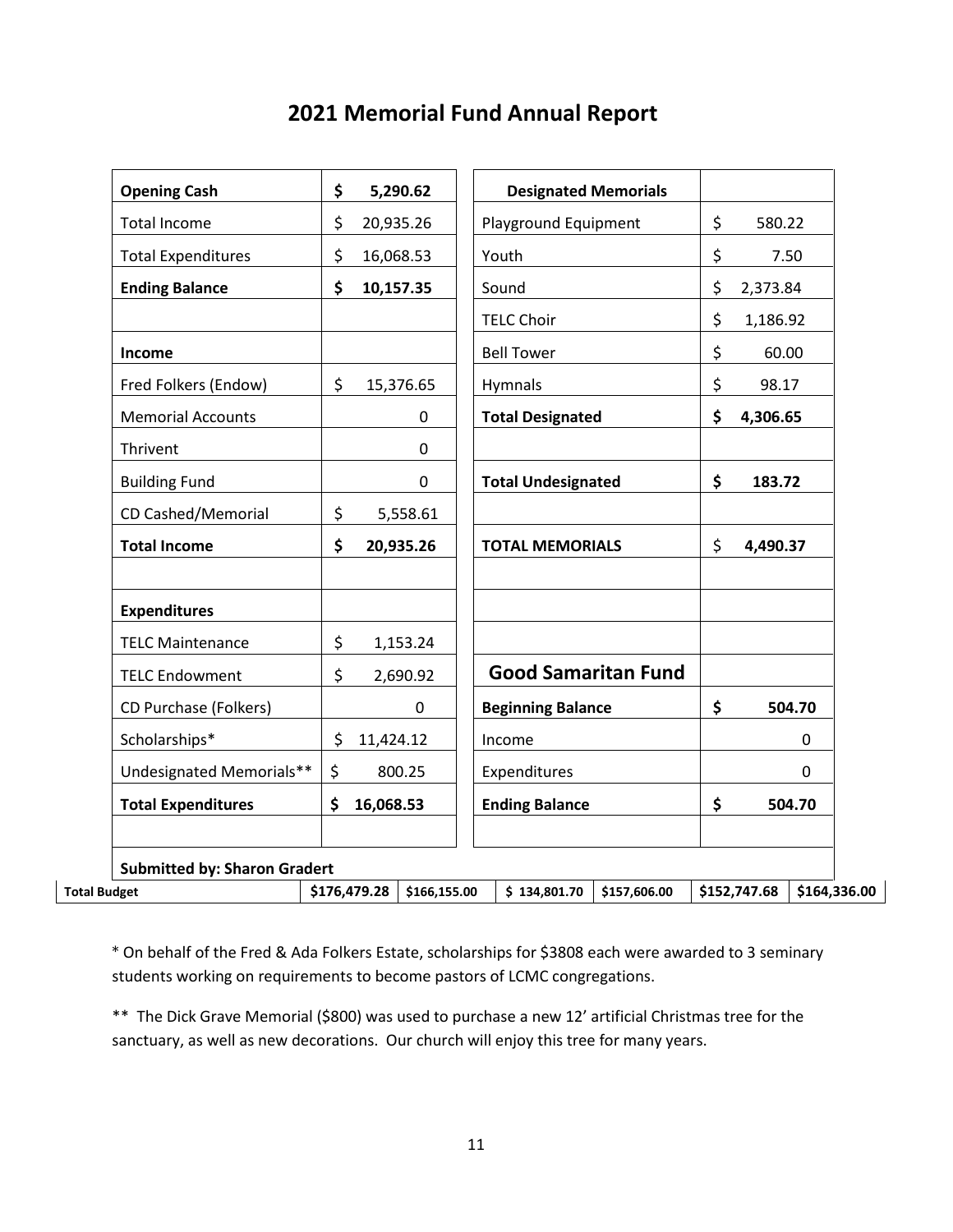# **2021 Endowment Fund Report**

During 2021 the endowment fund received \$2,665.63 in capital funds to add to its account. Currently the capital amount of the fund is \$201, 508. 0. A majority of these fuds are invested in corporate bonds and exchange traded funds. We also have a \$60,000.00 to the Trinity building fund.

In the year the fund earned \$6,524.75 on the investments.

Our bylaws state that the income from the fund is to be used solely for religious purposes. With this in mind, the fund has been and continues to support the youth of our congregation. In the past year, four members of our congregation received financial help to attend summer bible camp. We also continue to help the leaders of the youth group to provide support for the youth of our church.

#### **Submitted by:**

**Lowell Heibult, Treasurer**

### **2021 Meals on Wheels Annual Report**

The Meals on Wheels Program is essential here at Trinity and for the whole community. It is a program that feeds anyone who cannot get out on their own to buy groceries and cook for them self. Trinity takes a turn from other community churches, and we deliver meals to their home. Trinity takes a 2-week window that we would deliver to 3 or 4 times a year form the Senior Center Mondays thru Fridays. We have 2 teams with a driver and one to deliver the meal to the door which means we need 4 people each week to volunteer.

It has been another difficult year this year with many decisions to make as to when and if the Senior Center is even open. Many picked up their meals at the Senior Center. Right now, there has been no meals at all coming out of the Center due to Covid hitting the cook and its helpers. At present they are looking for someone to take over cooking. Let's pray that happens soon. Trinity did make and deliver a Thanksgiving dinner to 26 shut ins and it was well received. Thank you to all who help to make this happen. It was a fun adventure and worthwhile.

A sincere Thank You to everyone who has volunteered to make this program a successful program. You are all appreciated. Let's pray we can find someone to take over this program soon so it can continue.

**Submitted by:** 

#### **Barb Schuster**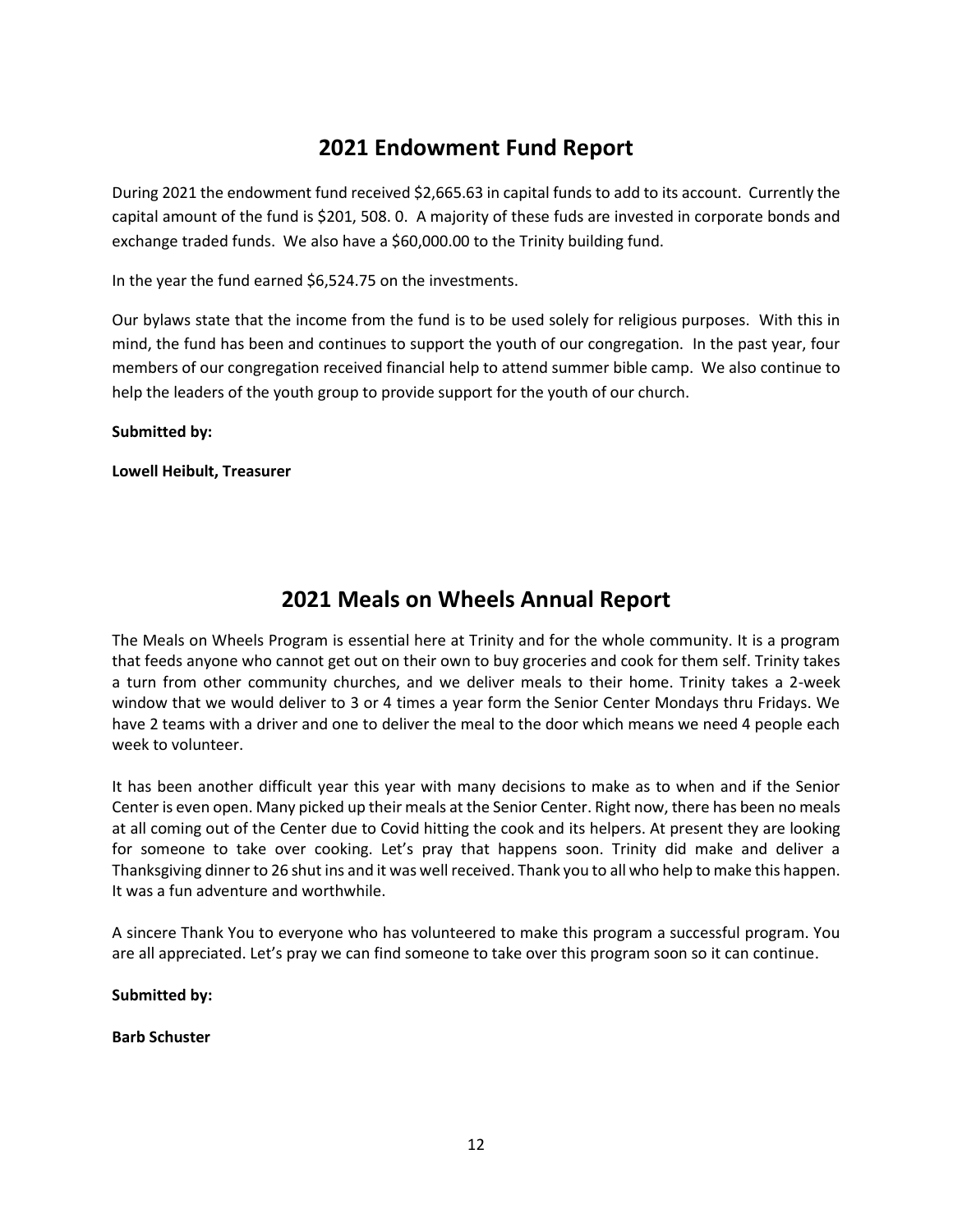### **2021 Sunday School & Youth Group Annual Report**

#### Sunday School:

 We started Sunday School on September 12th. We averaged 5 to 7 students on Sundays serving pre-K thru seniors. The younger grades having Bible lessons and watching videos while the high school group were studying "The Bible" series along with a study guide.

#### Youth Group

 The youth group started on September 15th and meet every Wednesday night. A light meal is served along with Bible study time and some fun time outings throughout the year. We have been averaging 6 to 10 students from 7th grade up to seniors. The Youth Group has been involved with Camp Sunday, Church or Treat for Halloween, shopping for the adopt-a-family, serving coffee fellowship and helping with other activities within the church.

#### Vacation Bible School

 It was decided to hold a one-day Bible School event this year, not knowing how many students would show up. We handed out fliers for Bible School at the Good Old Summertime parade. VBS was held on Saturday July 10th and open to students 4 years old up to 6th grade. 15 students came. Pastor Tim came up with a VBS theme of "Holiday or Holy Day?". Study time, music time and snack time where the order of the day.

#### Christmas Program

 A Christmas program for the youth was held on Sunday December 12th. 11 students participated in the program. The program was called "A Capital Christmas". The students had some speaking parts and almost all played some musical instruments for the program. Great job kids!! Christmas goody sacks were handed out after the program.

 We want to thank all who helped in any way with the youth activities this year. Brandon & Jen Rusche, Adam & Traci Henning for being Sunday School and Youth Group leaders. Brenda Krahling for leading the music programs. Pastor Tim & Bev, and all who helped with our Youth Education.

Thank You!

**Submitted by:**

**Adam Henning Steve Onken Council Reps**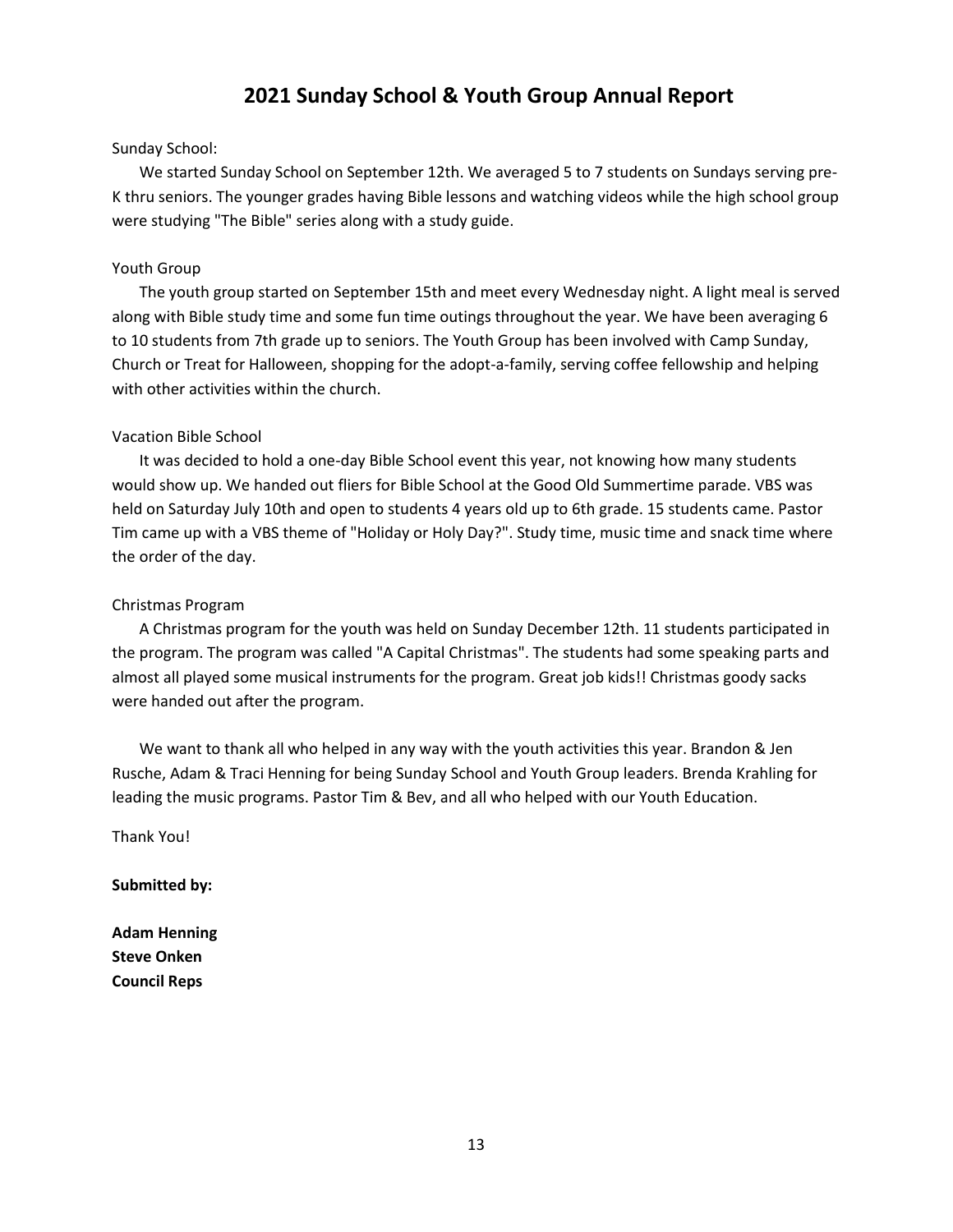**2021 Vacation Bible School Annual Report**



Holiday or Holyday was our theme this year. We celebrated 3 holidays, EASTER, CHRISTMAS AND BIRTHDAY and the true meaning of each Holiday.

> **Teachers:** Barb Seivert, Sandy Eben, Alayna Wingate, Carol Leach, Brenda Tutje, Pastor Tim, Adam Henning, Sue Ackerman

> > **Crafts:** Barb Seivert, Carol Seivert

**Music:** Brenda Krahling, Sue Ackerman

**Cooks:** Barb Schuster, Sharon Gradert, Danielle Onken, Linda Klaahsen, Amber Taylor

**Playtime:** Conner Beltman, Evan Beltman, Erica Rosenberg, Paula Beltman, Brianna Taylor

**Photographer**: Brenna French

**Manicurist**: Jan Henningsen

**Donated Food.** Arlene Kuehl, Paula Maxwell, Jackie Glade

Thank you to the children and all the volunteers for making this Vacation Bible School a great success.

**Submitted by:**

**Barb Schuster**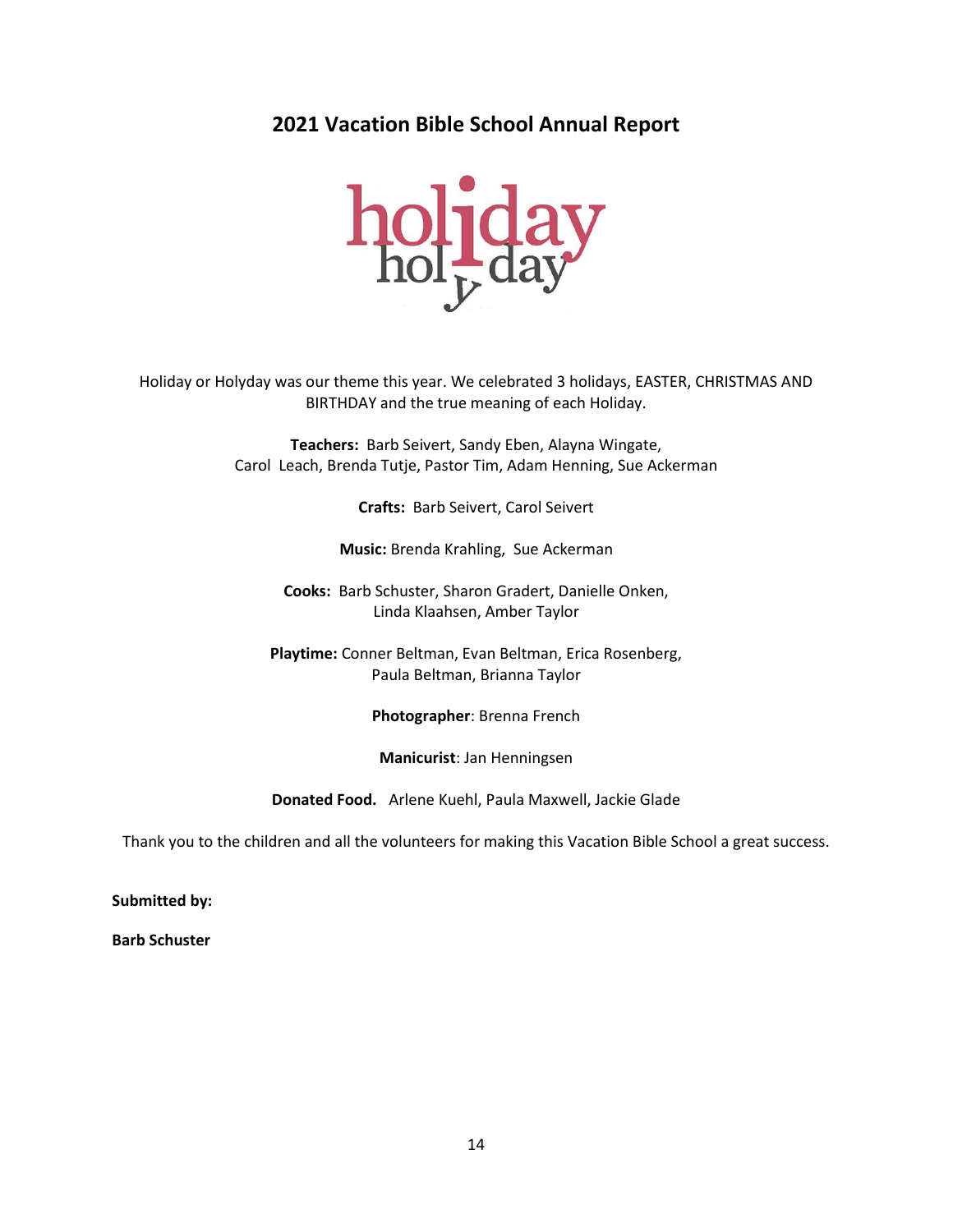# **2021 Music & Worship Committee Annual Report**

The Committee has been working diligently with Pastor Nappe to oversee the Worship and Music matters pertaining to the life of the congregation. We hope to see some of the changes happening soon and welcome any feedback on likes and dislikes with the Service and music.

Special worship services this year included:

- Communion first and third Sundays
- Maundy Thursday Service
- Good Friday Service
- Easter Service
- Blessing of the Seeds
- Graduation
- Blessing of bikes in July
- Outdoor Services with Methodist Church on 2 Sundays
- Adult Choir started again
- Reformation Sunday/ Confirmation Day- 5 confirmands
	- o Erika Rosenberg
	- o Reagan Rusche
	- o Brianna Taylor
	- o Cayden Wingate
	- o Natalie Wollmuth
- All Saints Sunday
- Advent
- Christmas Eve

Thank you to the music committee for all of your time and talents with a selection of hymns and special music throughout the year. Members include Brenda Krahling (Adult choir) Lola Sjogren (Organist and Music selector) Lois Timmermann (organist) Vicki Zylstra (pianist) and Eileen Schutte (organist/pianist).

Also Thank You to all the members of the congregation who have assisted the church with all your time and talents.

**Submitted by:** 

**Brenda Rosenberg Luci Ferrin**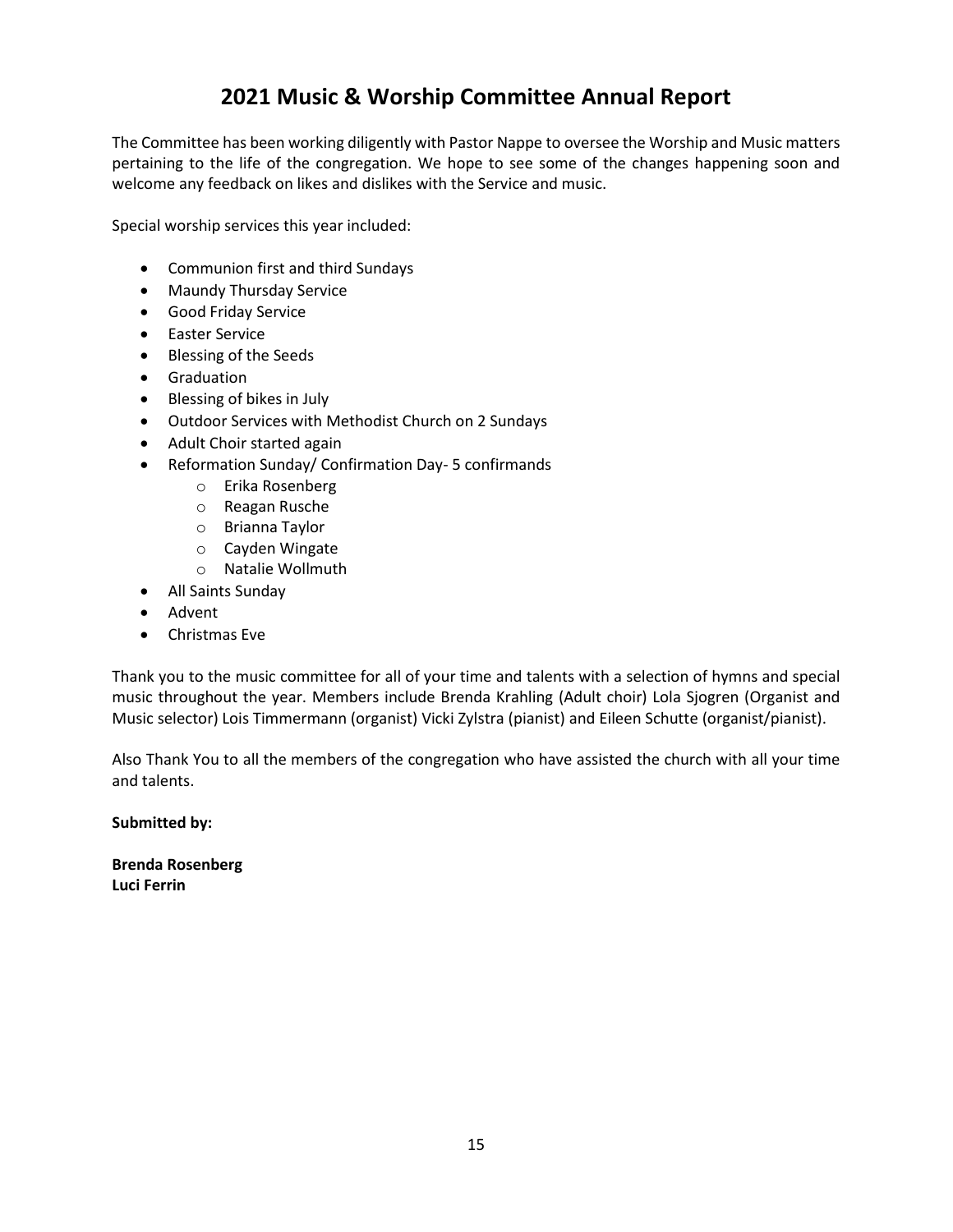# **2021 Stewardship and Evangelism Annual Report**

Covid still has a grip on Gatherings at Church. We were not able to do to the "Banquet" in Sioux Falls to serve them. We provided money but were not able to be in the building. But we were able to have more meeting and activities

Few things happening at church this 2021

- 1. Sibley had their usual "Good Ole Summertime" Parade again this year, and we were able to participate. We had a float (the only church float) in the parade, and the kids rode on it. It took a little talking, but they had a lot of fun. They had squirt guns and had a ball shooting at their friends in the crowd. We also had Thrivent t-shirts to throw out to the crowd. I often see people in the community wearing them. We have purchased a sign for a float, so in the future we can use it to promote our church. Pastor was able to make contact with many people along the parade route by handing out flyers that day.
- 2. Men's Lenten Breakfast was held at TELC. Arlene Kuehl and Sharon Gradert served French toast and sausage. Two churches participated at their churches.
- 3. We handed out water at the Osceola County Fair, complete with cozies and TELC name on them. We have cozies left for another year to hand out also.
- 4. We attended an outdoor worship service at the Methodist Church parking lot on August 22, and then on August 29 at the Methodist attended our outdoor worship service, 84 people were in attendance.
- 5. Our Mission Festival was canceled because our speaker had covid. SO, may hold later.
- 6. We have a new artificial Christmas tree that was donated as a memorial for a deceased member.
- 7. Pastor and the Stewardship/Evangelism Committee have been working on members we haven't seen for some time. If you know of someone that needs a church home, please let Pastor know the name.
- 8. Tuesday evenings are busy at church. Pastor has a bible study on at 7:00pm and it is open to everybody.
- 9. Many dedicated individuals take their time to deliver meals on wheels. Many of which put a meal together for Thanksgiving this year. Meals on wheels staff were sick with covid, so we took over for a day.
- 10. We also gather food for the Food Bank, and the grocery cart is always open for more items.

As the year closes, we thank everyone for your time and help. And may God bless you.

#### **Submitted by:**

#### **Sheryl Peters**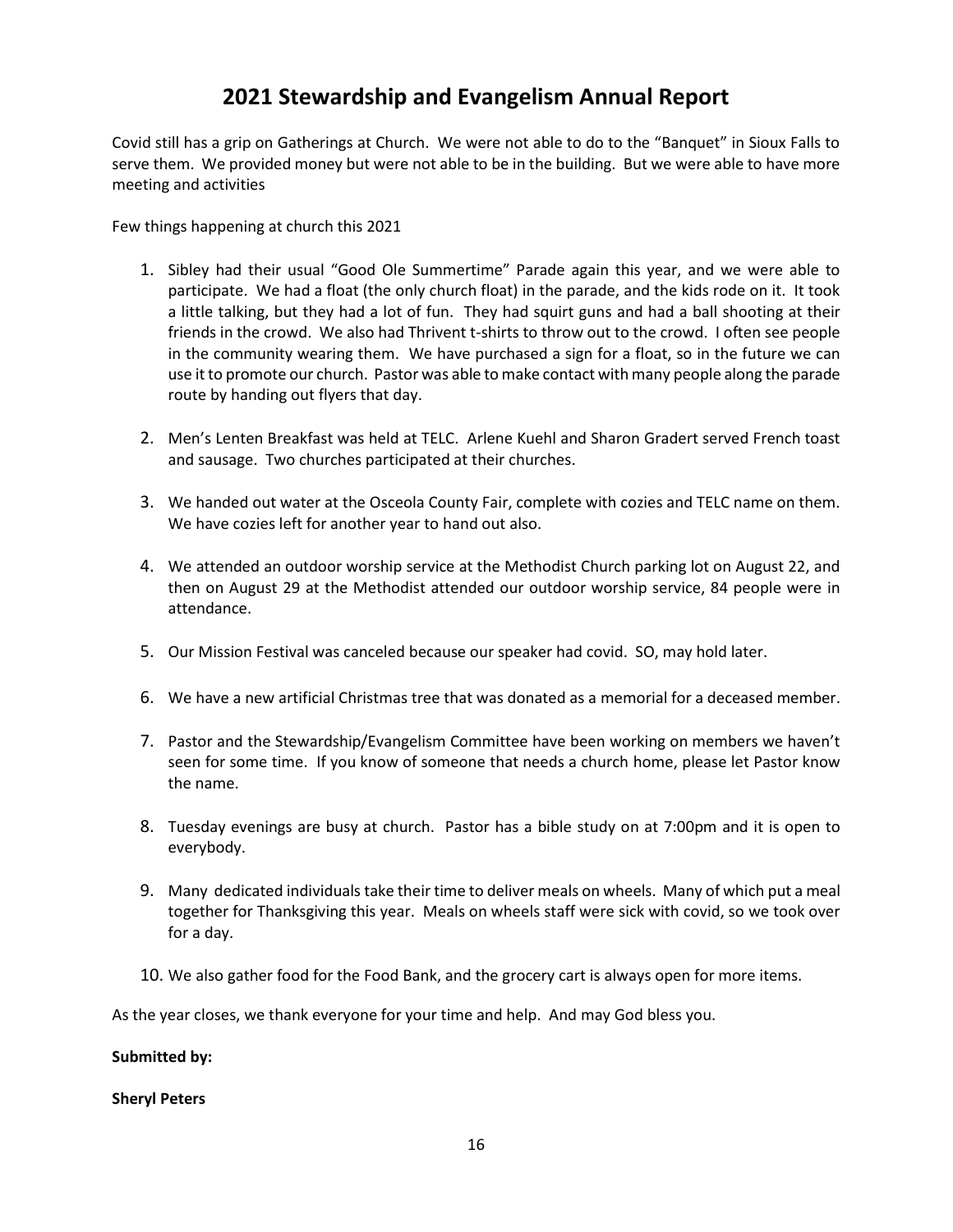# **2021 Property Committee Annual Report**

I would like to start by thanking all the volunteers and contractors that have helped this year. Many hands make like work!

This past year has seen many changes to Trinity. There has been quite a bit of work done at the parsonage. Between the painting, cleaning, updating, plumbing, and some stonework it has become ready to be a home to Pastor and his wife. Much of this work was done by volunteers and the use of separate donations to do do such a great job!! It is definitely a beautiful piece of Trinity.

The Church itself has had some improvements made and shown where some other are still needed.

The cement at the west doors has been patched and looks great.

The east end of the Sunday school wing has finally had the paint problem solved!! It has been sided and looks awesome!

We have made upgrades to the internet and added some security cameras to help make sure everything and everyone stays safe. Thanks to the gentlemen who handled these projects.

We have purchased a carpet cleaning to help with the wear and tear. Thanks to Steve and Cindy for keeping things clean and tidy for us all!

A brick planter style base was added to the light pole in the parking lot.

Many small issues have been handled with general upkeep of our beautiful house of Worship.

We still have tasks that are being discussed and being worked on.

The money to fix this southeast entry way was donated and we are on the schedule to have it worked on after Christmas season.

The parking lot is still a challenge that will need to be faced in the coming years.

We are discussing the best way to handle the rain gutters on the church and some stonework to be done around the church

I know I am missing some things!! Please feel free to reach out to the Council if you have questions or concerns. I can't thank everyone enough for all the donations of time, talent, love, thoughtfulness, and money. It has been awesome to watch God's work continue at Trinity!!

#### **Submitted by:**

**Luc Johnson**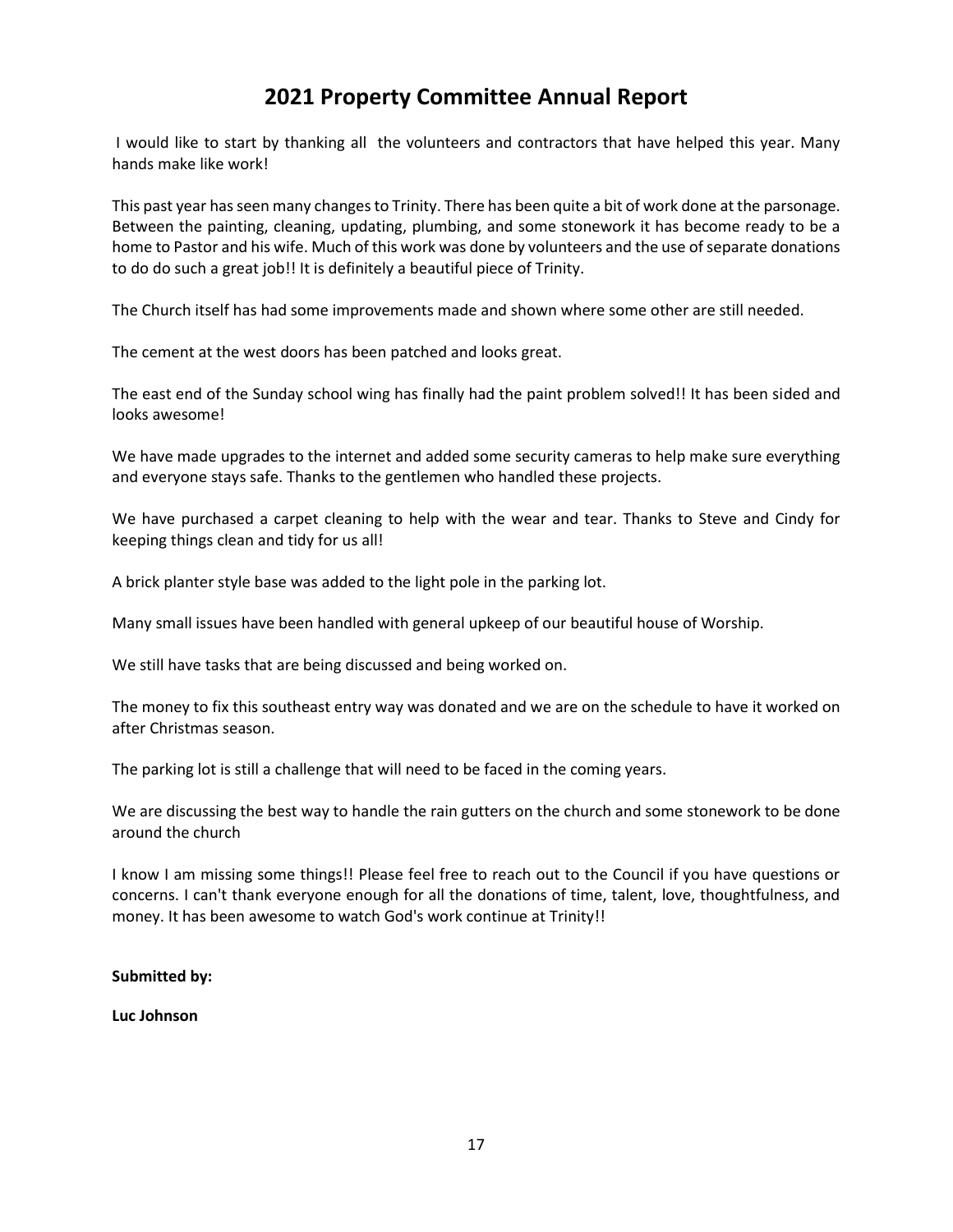# **2021 Building Fund Financial Annual Report**

### **Building Fund Account Balance as of 12/31/2021 = \$28,726.62 Bank Loan Total as of November 10, 2021 - \$ 0**

**2021 Expenses -** payments for bank loan, extra principal & member interest

Extra Principal Payment 1-14-2021 = \$25,000.00 Extra Principal Payment 1-15-2021 = \$25,000.00 Bank Loan Payment for 1-1-2021 = \$20,169.48 Bank Loan Payment for 3-10-2021 = \$20,169.48 Extra Principal Payment 3-16-2021 = \$11,000.00 Extra Principal Payment 5-12-2021 = \$6,370.00 Bank Loan Payment for 7-1-2021 = \$20,169.48 Bank Loan Payment for 10-1-2021= \$20,169.48 Extra Principal Payment 10-13-2021 = \$10,000.00 Extra Principal Payment 11-10-2021 = \$10,000.00 Bank Loan Final Payment 11-10-2021= \$8,074.38 1 st Member loan interest payments Oct. & Apr. = \$1,000.00 2 nd Member loan interest payments Jan. & Jul. = \$1,200.00 3 rd Member loan interest payments Mar. & Sep. = \$750.00 4 th Member loan interest payments Mar. & Sep. = \$750.00 Endowment Loan interest payment due May & Nov. = \$1,800.00

**2021 TOTAL EXPENSES -** payments for bank loan, extra principal & member interest **= \$161,452.82**

Thank you to everyone that contributed to the loan payments and helped get it paid off more than a year ahead of schedule. With the bank loan paid off, we will work on paying off the member loans. They will be paid in this order:

- 1. 4th member loan \$25,000
- 2. 3rd member loan \$25,000
- 3. 2nd member loan \$40,000
- 4. 1st member loan \$50,000
- 5. Endowment loan \$60,000

Interest payments will continue with the same schedule as precious years until a loan is paid off. \$50,000 1<sup>st</sup> Member loan(renewable yearly) interest payment Oct. & Apr. @ 2% int. only = \$500 x 2 \$40,000 2nd Member loan (renewable yearly) interest payment due: Jan. & Jul. @ 3% int. only= \$600 x 2 \$60,000 Endowment Loan(renewable yearly)interest payment due: May & Nov @ 3% int. only= \$900 x 2 \$25,000 3<sup>rd</sup> Member loan (renewable yearly) interest payment due: Mar. & Sep. @ 3% int. only= \$375x 2 \$25,000 4th Member loan (renewable yearly) interest payment due: Mar. & Sep. @ 3% int. only= \$375x 2 **TOTAL yearly interest payments for member/endowment loans= \$5,500.00**

Each promissory note will get handed in when the principal is paid in full. THANK YOU to TELC for your continuing generosity.

#### **Submitted by:**

#### **Brian Schnepf**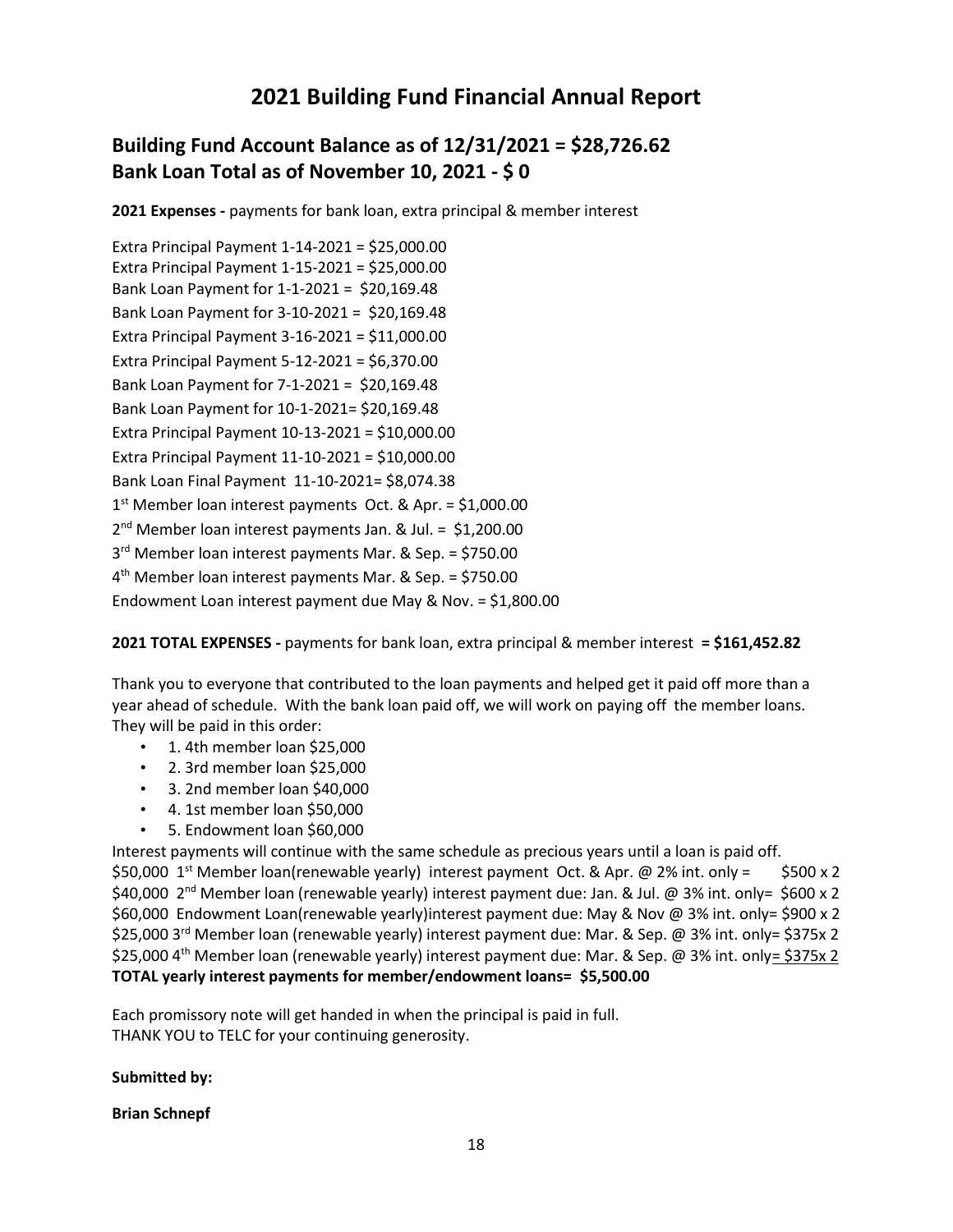# **2021 Women of TELC Annual Report**

#### TREASURER'S REPORT

December 1, 2020 through December 1, 2021

| 12-1-2020<br><b>Balance on Hand</b> | \$1,921.93                                     |                |            |
|-------------------------------------|------------------------------------------------|----------------|------------|
| <b>Receipts</b>                     | Coffee Fellowship                              | \$<br>197.00   |            |
|                                     | Soup & Pie                                     | 2,782.92       |            |
|                                     | Funerals                                       | 700.00         |            |
|                                     | Misc                                           | 76.20          |            |
|                                     | Interest                                       | <u>.22</u>     |            |
| <b>Total</b>                        |                                                |                | \$3,756.34 |
|                                     |                                                |                |            |
| <b>Expenses</b>                     | Soup & Pie                                     | \$<br>$0.00**$ |            |
|                                     | Donations                                      | 2,650.00**     |            |
|                                     | <b>Supplies</b>                                | 183.82         |            |
| <b>Total</b>                        |                                                |                | \$2,833.82 |
|                                     |                                                |                |            |
| 12-1-2021                           | <b>Balance on Hand</b>                         |                | \$2,844.45 |
|                                     | **No cost - used a Thrivent card for purchases |                |            |

\*\*To Building fund - profits from Soup & Pie

**Submitted by:**

 **Linda Fick**

 **Treasurer**